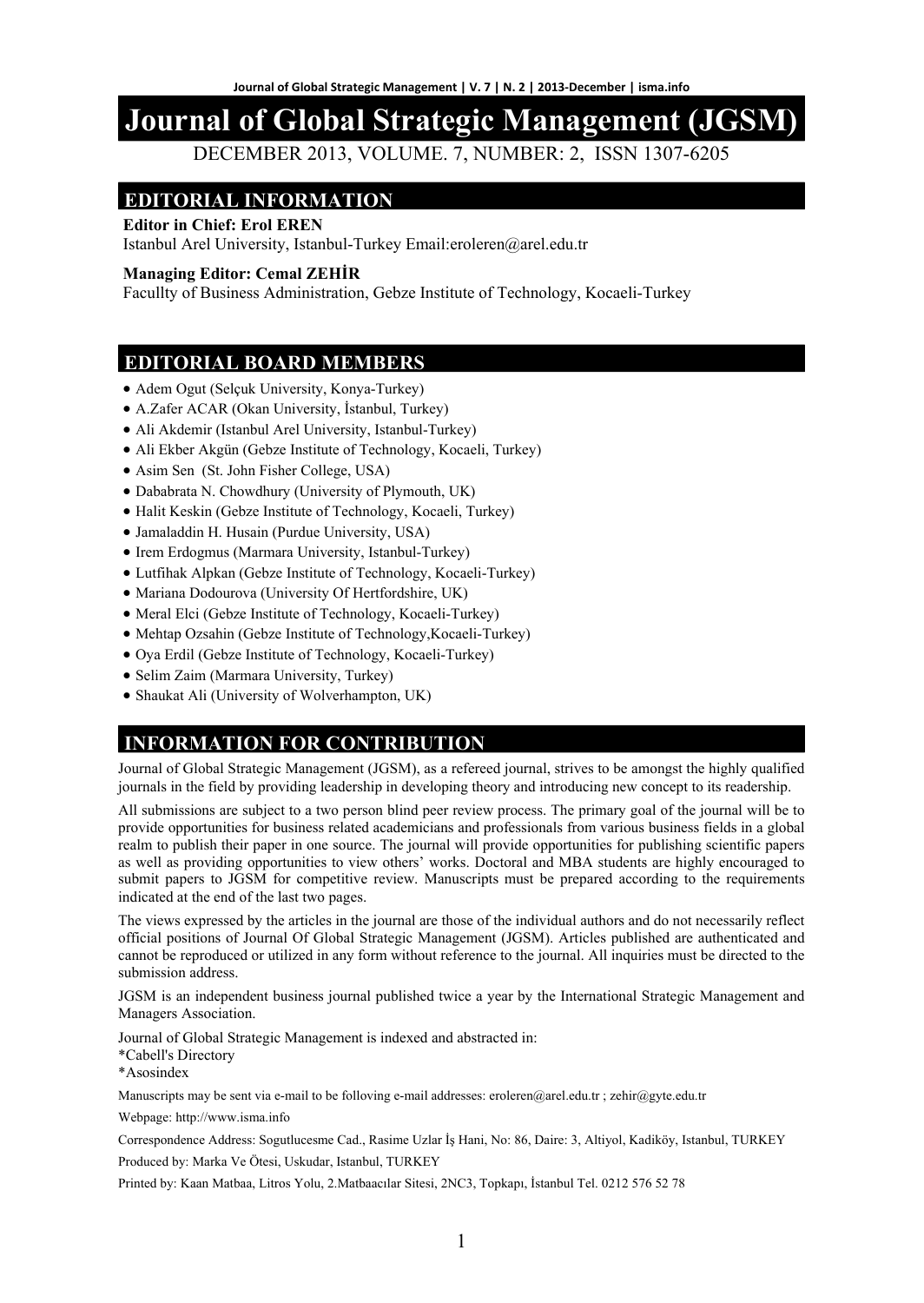# **ADVISORY BOARD&REVIEW COMMITTEE**

- A.Asuman Akdogan (Erciyes University, Kayseri, Turkey)
- A.Zafer ACAR (Okan University, İstanbul, Turkey)
- Alexander Egorshin (The Nizhny Novgorod Institute of Management and Business, Russia)
- Adem Ogut (Selçuk University, Konya, Turkey)
- Ali Akdemir (Istanbul Arel University, Istanbul, Turkey)
- Ali Ekber Akgun (Gebze Institute of Technology, Kocaeli, Turkey)
- Alistair M Brown (Curtin University of Technology, Western, Australia)
- Amar KJN Nayak (Xavier Institute of Management, Orrissa, India)
- Asım Sen (St. John Fisher College, USA)
- Atilla Dicle (Yeditepe University, Istanbul, Turkey)
- Aurea Helena Puga Ribeiro (Fundacao Dom Cabral, Brazil)
- Canan Cetin (Marmara University, Istanbul, Turkey
- Celso ClaudioHildebrand Grisi (University of Sao Paulo, Brazil)
- Cemal Zehir (Gebze Institute of Technology, Kocaeli, Turkey)
- Cengiz Yılmaz (Bogazici University, Istanbul, Turkey)
- Cevat Gerni (Gebze Institute of Technology, Kocaeli, Turkey)
- Ceyhan Aldemir (Dokuz Eylül University, Izmir, Turkey)
- Chien-Chung Nieh (Tamkang University, Taipei Country, Taiwan)
- Con Korkofingas (Macquarie University, Sydney, Australia) Sarajevo, Bosnia)
- Dursun Bingol (Atatürk University, Erzurum, Turkey)
- Ekaterina Shekova (St.Petersburg State University)
- Enver Ozkalp (Anadolu University, Eskişehir, Turkey)
- Erol Eren (Istanbul Arel University, Istanbul, Turkey
- Esin Can Mutlu (Yıldız Technical University, Istanbul, Turkey)
- Esin Sadikoğlu (Gebze Institute of Technology, Kocaeli, Turkey)
- Eyüp Aktepe (Gazi University, Ankara, Turkey)
- Fahri Karakaya (University of Massachusetts, Dartmouth, USA)
- Fuat Oktay (Beykent University, Istanbul, Turkey)
- Garry L. Adams (Auburn University, USA)
- Gönül Budak (Dokuz Eylul University, İzmir, Turkey)
- Gulruh Gurbuz (Marmara University, Istanbul, Turkey)
- Gunes Zeytinoglu (Anadolu University, Eskişehir, Turkey)
- Guven Alpay (Bogazici University, Istanbul, Turkey)
- Halil Zaim (Fatih University, Turkey)
- Halim Kazan (Gebze Institute of Technology, Kocaeli, Turkey) • Halit Keskin
- (Gebze Institute of Technology, Kocaeli, Turkey) • Hasan Ibicioglu
- (Süleyman Demirel University, Isparta, Turkey)
- HA-Nguyen (Vietnam National University, Hanoi School of Business, Vietnam)
- Hayat Kabasakal (Bogazici University, Istanbul, Turkey)
- Hisao Fujimoto (Osaka University of Economics, Japon)
- Howard Clayton (Auburn University, USA)
- Huseyin Kanibir (Bursa Orhangazi University, Bursa, Turkey)
- Huseyin Ince
- (Gebze Institute of Technology, Kocaeli, Turkey)
- Irge ŞENER (Çankaya University, Ankara, Turkey)
- Inan Ozalp (Anadolu University, Eskişehir, Turkey)
- Jamaladdin H. Husain (Purdue University, USA)
- Lutfihak Alpkan (Gebze Institute of Technology, Kocaeli, Turkey)
- Mariana Dodourova (University Of Hertfordshire, UK)
- Mehmet Barca (Sakarya University, Sakarya, Turkey)
- M. Sule Eren (Canakkale 18 Mart University, Çanakkale, Turkey)
- Musa Pınar (Pittsburg State University, Pittsburg, USA)
- Neil Bechervause (Swinburne University of Technology, Melbourne, Australia)
- Nigar Çakar (Izzet Baysal University, Bolu, Turkey)
- Omur Ozmen (Dokuz Eylül University, İzmir, Turkey)
- Oya Erdil (Gebze Institute of Technology, Kocaeli, Turkey)
- Ozlem Ozkanli (Ankara University, Ankara, Turkey)
- Pauline Magee-Egan (St. Johns University, USA)
- Refik Culpan (Pennsylvania State University, Harrisburg, USA)
- Refika Bakoğlu (Marmara University, Istanbul, Turkey)
- Salih Zeki Imamoğlu (Gebze Institute of Technology, Kocaeli, Turkey)
- Selim Ilter (St. John Fisher College, USA)
- Sergei Mordovin (International Management Institute St. Petersburg, Russia
- Suleyman Barutçu (Pamukkale University, Denizli, Turkey)
- Shamsul Nahar Abdullah (Northen University of Malaysia, Aman, Malasia)
- Sharan L. Oswald (Auburn University, USA)
- Shaukat Ali (University of Wolverhampton, Shropsire, Great Britain)
- Sonja Petrovich Lazarevic (Monash University, Victoria, Australia)
- Stanislav Poloucek (Silesian University, Opava, Czech Republic)
- Subodh Bhat (San Francisco State University, San Francisco, USA)
- Tanses Gulsoy (Beykent University, İstanbul, Turkey)
- Uğur Yozgat (Marmara University, İstanbul, Turkey)
- Yasin Şehitoğlu, (Gazi University, Ankara, Turkey)
- Zoltan Veres (Budapest Business School, Budapest, Hungary)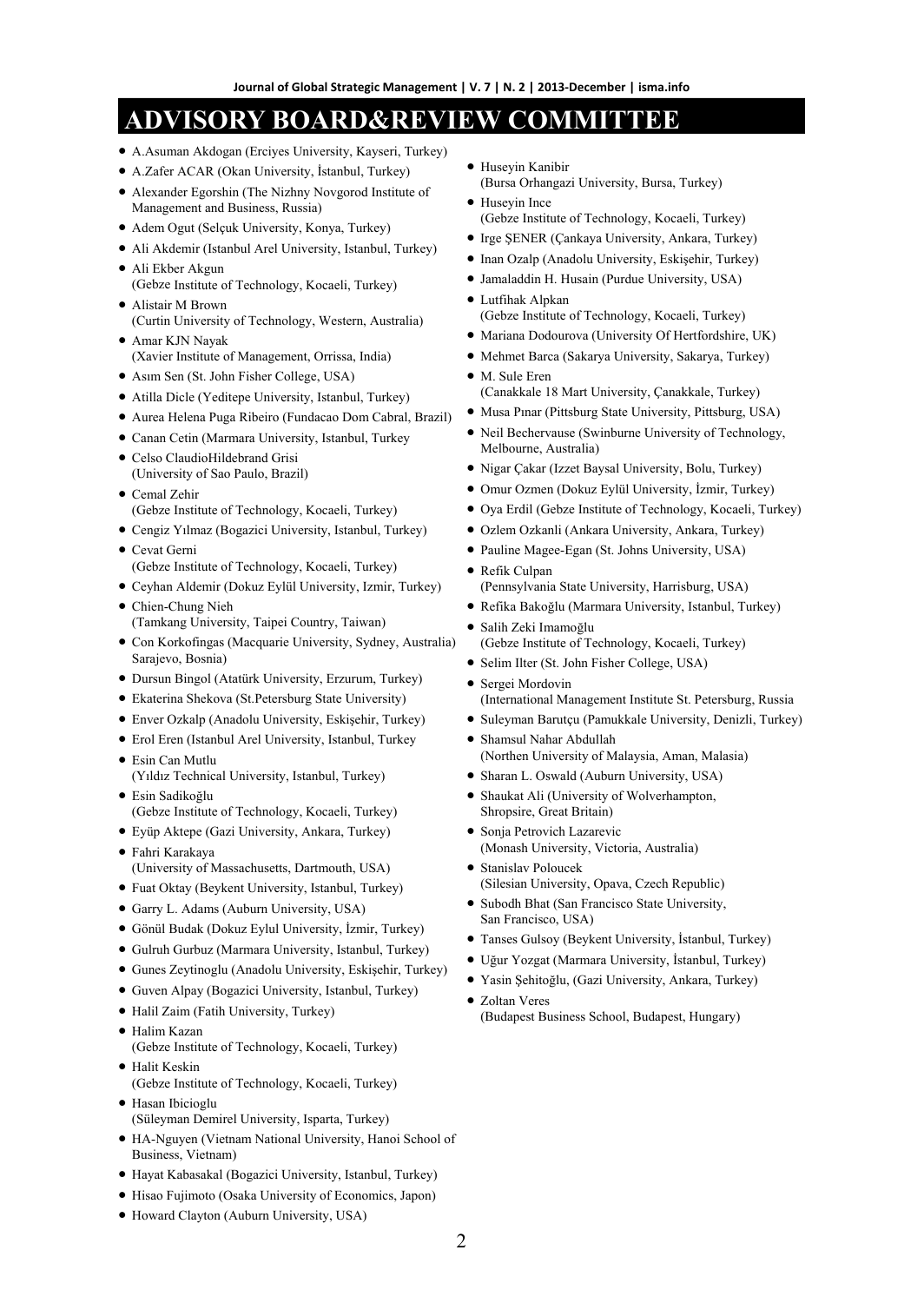# *Dear Colleagues and Valuable Readers*

*We are happy to present to you the December 2013 edition of the Journal of Global Strategic Management. With this last issue the Journal finished its seventh year. Every year since the beginning of publication, we are glad to report that we are able to expand our readership and network of contributors worldwide. This means that JGSM meets increasing interest from academicians, industrialists, and researchers around the world.* 

*The Journal of Global Strategic Management, a biannual journal open to a wide range of topics with implications for business strategy and virtually all possible methods of inquiry, is now indexed in some of the major international databases, among them Cabell's Directory of the US and Asos index.* 

*The 10th International Strategic Management Conference will be held in Rome, Italy, between the dates of June 19-21, 2014, Thursday through Saturday. The conference is organized jointly by Okan University of Istanbul, Turkey and the Gebze Institute of Technology, Kocaeli, Turkey.* 

*Proceedings of the 10th International Strategic Management Conference will be published on-line by Elsevier in its "Procedia Social and Behavioral Sciences" publication. The main objective of this annual conference is to set a platform for the discussion and exchange of views among academicians, strategists, and practitioners coming from different backgrounds and countries.* 

*This year's conference theme, "Rethinking Strategies for SMEs in order to be Successful on Global Environment" is part of the conference's standing agenda of forging workable solutions from the convening of scientific study and practical experience. The principal impact of strategic management on the recent and future developments in the fields of economy and business will be highlighted. Our distinguished participants will have the opportunity to present their valuable scientific contributions and to establish an international network among those who volunteer to communicate and study together in the field of strategic management. Papers should be submitted to strategicman@gyte.edu.tr.* 

*We are especially interested in submissions to the Journal of Global Strategic Management to your applied research studies as well as theoretical contributions. As a final note regarding the Journal, I would like to add that submissions are reviewed by three referees, and the review process usually takes around six months. Manuscript guidelines may be accessed through the Journal's Web site of www.isma.info.* 

*Dear researchers, colleagues, and practitioners, we are publishing nine valuable papers in the fourteenth issue of our journal.* 

*As the Chairman of the Conference and Editor-in-Chief of the JGSM, I would like to take this opportunity to express my deep appreciation to the editors of the Journal, members of the Conference Organizing Committee, our referees, our regional coordinators in various parts of the world, and our readers.* 

*Once again, I would like to remind you that we are expecting your papers, and send you all the love, respect and best wishes for the year 2014.*

*Erol Eren, Ph.D. Editor-in Chief*